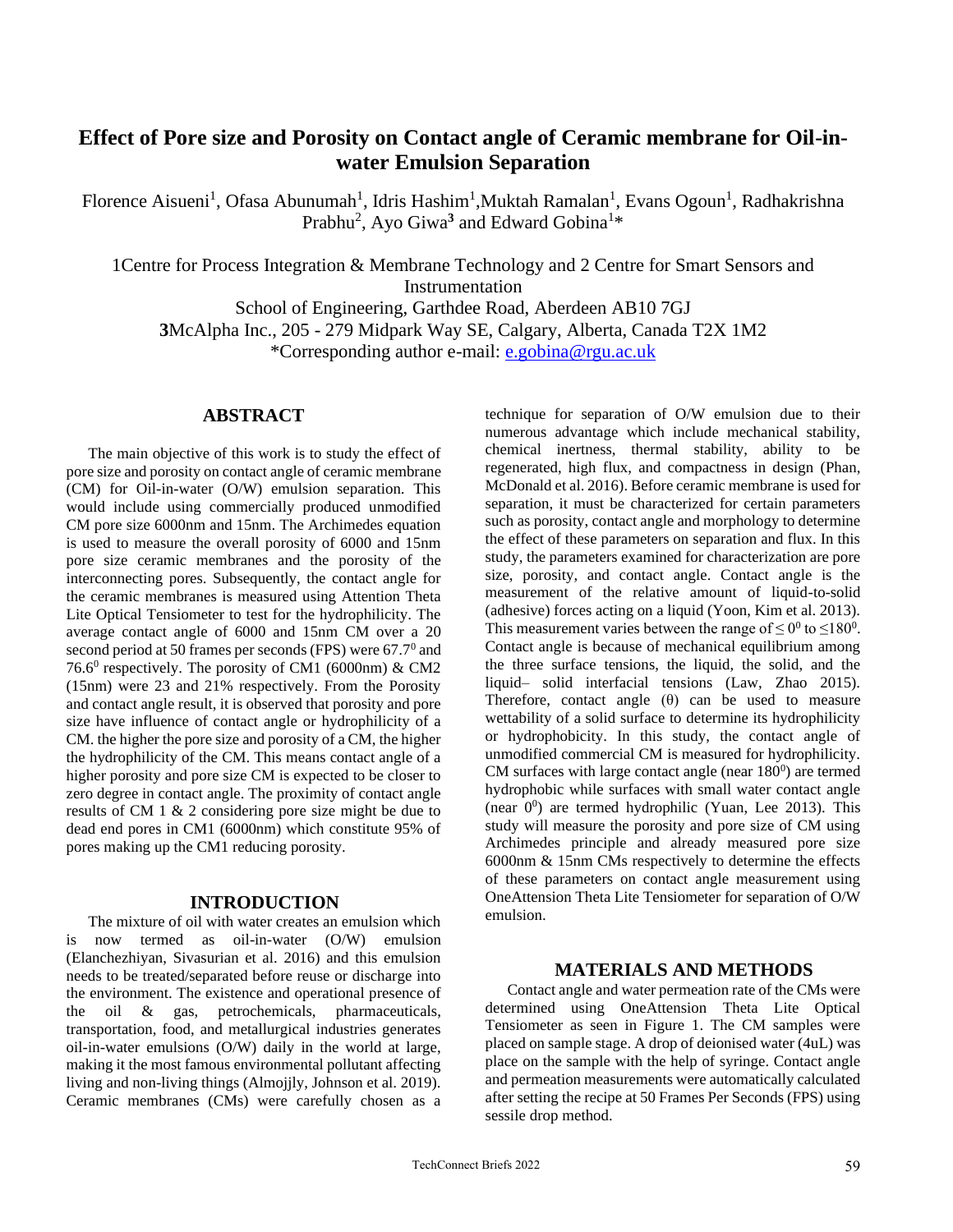

Fig. 1. Image of OneAttension Theta Lite Optical Tensiometer -adapted from Biolin Scientific Manual.

(1-LED light source, 2-syringe height adjustment, 3 manual dispenser adjustment, 4-syringe compartment adjustment, 5-syringe, 6-sample stage with sample attachment clips, 7-camera optics, 8-camera linear movement).

To determine the overall porosity  $(\varepsilon)$  of unmodified CM1 & CM2, the dry weight was first measured using an analytical weighing balance. Subsequently, the membrane was immersed in deionized water allowed to reach equilibrium for 24 hours in a measuring cylinder and the wet weight was immediately measured using the same analytical weighing balance. Equation 1 was used to obtain the overall porosity of the membrane.

$$
\varepsilon(\%) = \left(\frac{W_w - W_d}{d_w - V}\right) \times 100\tag{1}
$$

Where  $W_w$  and  $W_d$  represents the wet and dry unmodified ceramic membranes (g) respectively;  $d_w$  indicates the pure water density at room temperature  $(g/dm<sup>3</sup>)$ , and V is the membrane volume (which includes membrane area  $\text{(cm}^2\text{)}$ membrane thickness (cm). The interconnecting porosity and morphology of unmodified ceramic membrane was determined by the use Zeiss EVO LS10 scanning electron Microscope (SEM) and calculated with equation 2 where *I* represent interconnecting pores and D dead end pores. The SEM generated images of both outer and inner areas of the unmodified commercial ceramic membrane at 3000X magnifications

$$
\frac{1}{n} \times 100\% \tag{2}
$$

#### **RESULTS AND DISCUSSION**

Both overall porosity and interconnecting porosity of CM1 and CM2 were measured using equation 1 and 2 respectively. The overall porosity was calculated to be 23% and 21% for CM1 and CM2 respectively. This result elucidates that there is a variation between CM1 and CM2 porosity, which is due to the pore size in the CMs as seen in fig. 2.



Fig. 2. Porosity of CM1 and CM2

There is the rule of thumb in contact angle that ties wettability of solid by liquid phase to contact angle less than  $90<sup>0</sup>$  and non-wettability of solid by liquid to contact angle greater than  $90^\circ$ . Wettability measures the contact relation between the solid and liquid phase. This is due to the interactions between intermolecular activities of both phases. Hence, the contact angle characterises the degree of wettability. For this study, a hydrophilic CM will have a contact angle close to zero and a hydrophobic CM will have contact angles close to  $180^\circ$ . This indicates that in hydrophilic CM the water droplet will spread fast and permeate from the surface, while in hydrophobic CM the water droplet will spread less and permeate slowly.

From Fig.3 shows the contact angle of CM1 and CM2 respectively. The contact angle of CM1 in Fig. 3 is  $67.7^\circ$ which is higher than CM2 of  $76.6<sup>0</sup>$ . The means that CM1 is closer to zero compared to CM2. This is an indication that CM1 is more hydrophilic than CM2. This is a likely expected result considering porosity of both CM1 & 2 being 23 & 21 respectively, indicating the close figure between both contact angle result. This likely result is further underpinned by the early permeation rate with time of CM1 at 0.37milliseconds compared to CM2 which permeated fully in 20seconds as seen in fig.4. From the pore size of both CM1 & 2 should result in a wider contact angle result due to the large difference in pore size of CM1 and 2 being 6000 & 15nm respectively. This unlikely result considering pore size might be explained from the dead-end pores noticed CM1 (6000nm) when examined with Scanning Electron Microscope (SEM) as seen in figure 5. There are more dead-

a dia dia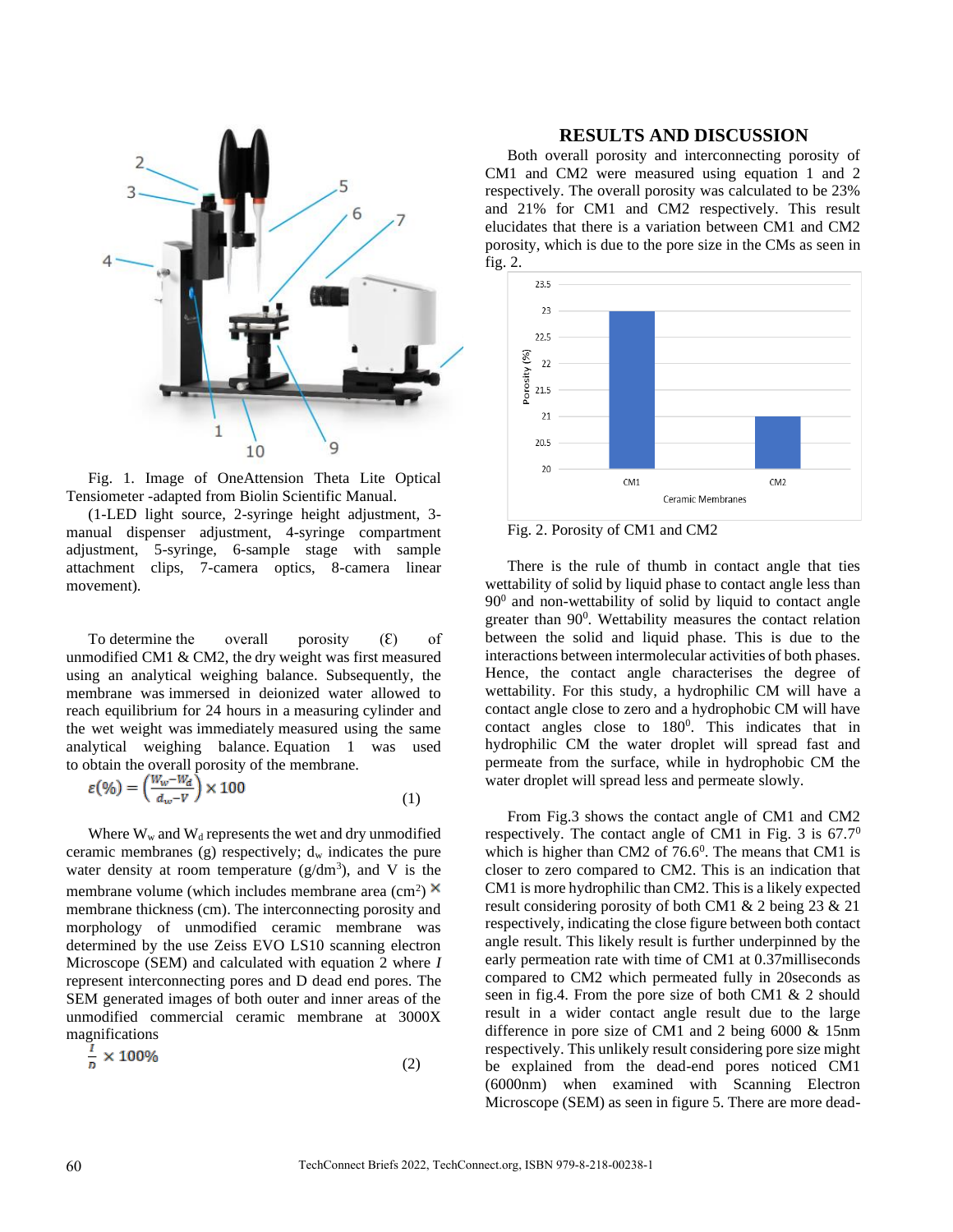end pores in CM1 than interconnecting pores which allows the absorption of liquid and increase in porosity. Table 1 further explains the result that the higher the pore size and porosity of a ceramic membrane, the higher the hydrophilicity of the CM meaning that the contact angle is closer to zero with higher porosity and pore size. This explains that though contact angle is mainly determined by surface material of the solid sample as suggested by (Lu, Yu et al. 2009), the pore size and porosity of the CM also influences the contact angle or hydrophilicity.





Figure 3: Contact angle image of CM1 (6000nm) & CM2 (15nm)



 Figure 4: permeation rate and contact angle of CM1 & CM2 against time respectively